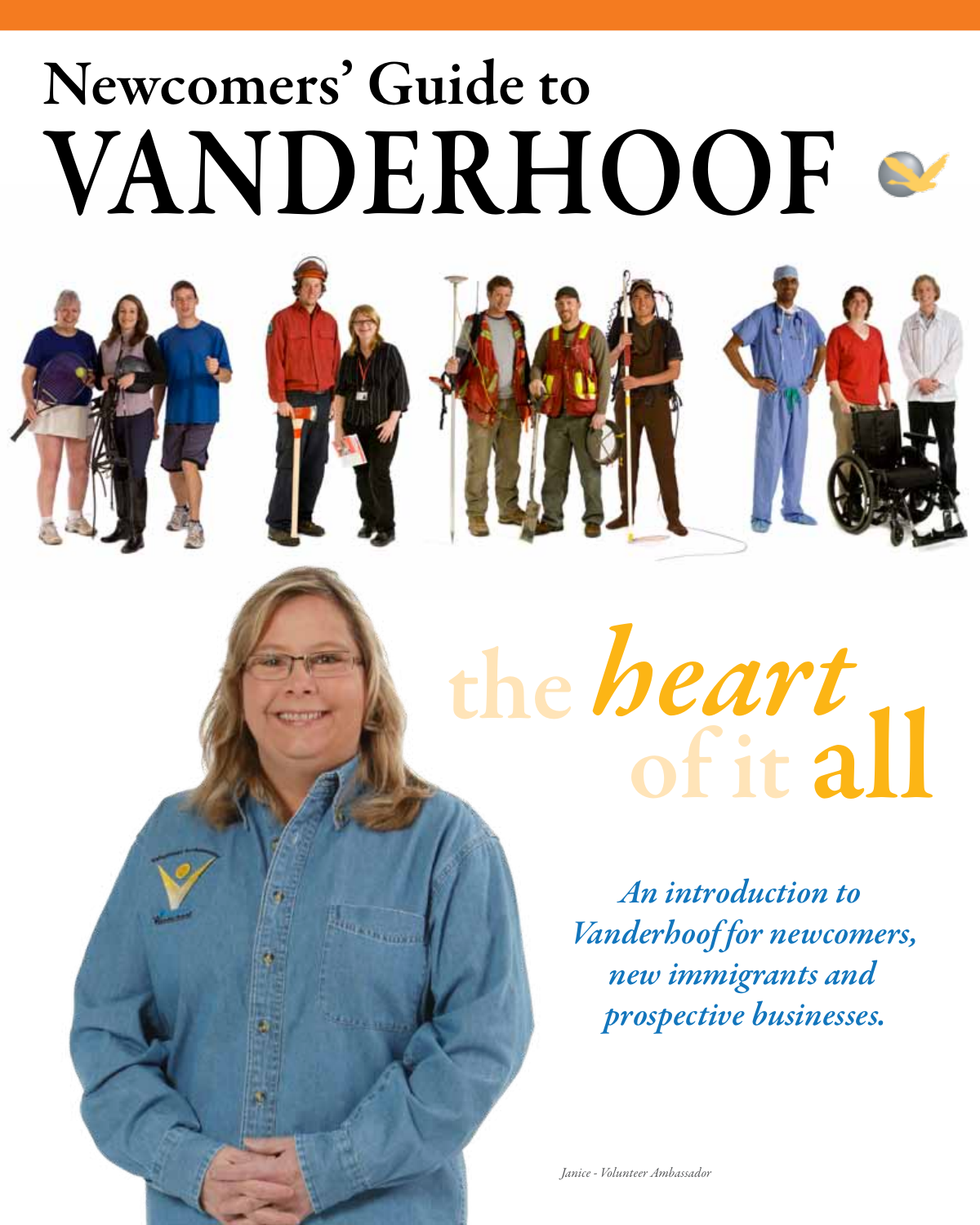| About the Newcomers' Guidei      |
|----------------------------------|
| Welcome Message1                 |
| Good Neighbours Committee 1      |
| Location and Access2             |
| Government Services3             |
| Services for Businesses4         |
| Professional Services 5          |
| Retail and Hospitality5          |
| Trades and Manufacturing5        |
| Education and Daycare6           |
| Community Services and Clubs 7   |
| Health Care Services 8           |
| Supportive and Assisted Housing9 |
| Sports and Recreation 10         |
| Arts, History and Culture 11     |
| Media and Internet Services12    |
| Environment 12                   |
| Newcomers' Check List 13         |
| Contact Numbers13                |

*Reg, Sarah & Lan - Volunteer Ambassadors*



#### **ABOUT THE** Newcomers' Guide

This newcomers' guide is intended to give an overview of the services, resources, and economy of Vanderhoof and area for people who are:

- new to the community and come from outside of British Columbia and/or Canada.
- considering moving to our area.
- considering starting a new business in our area.

There are a number of resources available to further assist newcomers to Vanderhoof:

- The Community Resource Guide provides more detailed information on the topics covered in this guide, and has a complete listing of businesses and services offered in Vanderhoof.
- **Translation services are available** in a number of languages.
- • Volunteer Ambassadors provide support and assistance to visitors, newcomers, new immigrants and new businesses to the Vanderhoof area by being available to answer questions. Volunteer Ambassadors also act as greeters, hosts and hostesses for visiting delegations, promote Vanderhoof and the Stuart Nechako Region as a good place to live and do business, and support other volunteers and community members who promote our community.

Contact the Vanderhoof Chamber of Commerce for a copy of the Community Resource Guide, translation services, or to be connected with a Volunteer Ambassador: Phone: 250-567-2124 or 1-800-752-4094 Location: 2325 Burrard Street Mail: PO Box 126, Vanderhoof, BC, V0J 3A0 Email: admin@vanderhoofchamber.com Website:www.vanderhoofchamber.com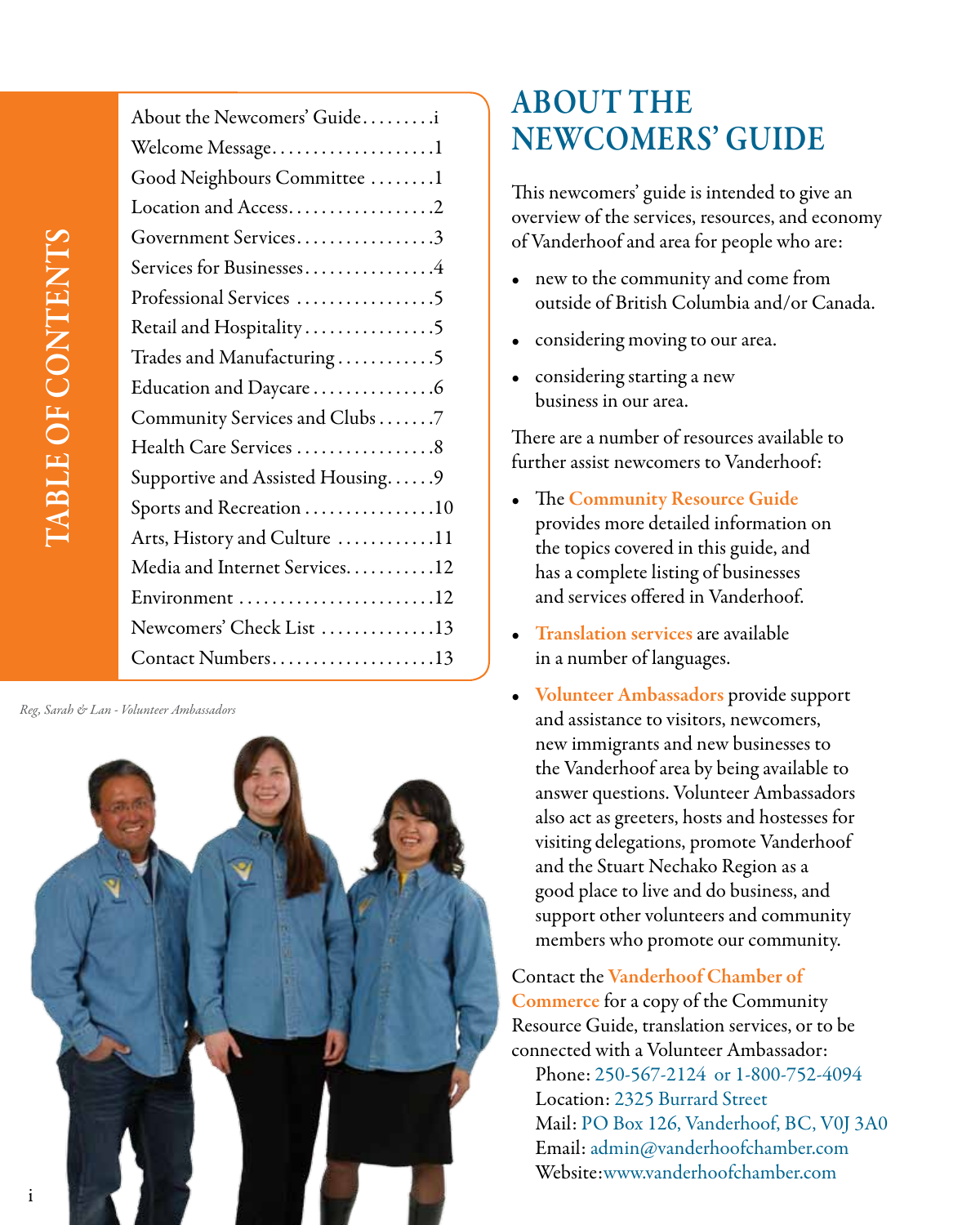#### Welcome Message

As Mayor of Vanderhoof, I welcome you, the new resident, new immigrant, or new business to our community.

Vanderhoof is a welcoming and inclusive community, known for its friendly residents and reputation for being a great place to live, raise a family and do business. We pride ourselves on the "Vanderhoof Advantage," building on the strengths of our people, their work ethic and our collaborative spirit.

The District of Vanderhoof, as part of the Good Neighbours Committee, is an organization that is here to serve the needs of residents and businesses alike. We will promote the community, facilitating a positive environment for existing businesses and residents, as well as encouraging new business development, immigration from other parts of Canada and around the world. We will continue to advocate for new and improved local infrastructure, and establish programs and partnerships that contribute to a sustainable and diversified economy and population.

With growth in industry in the Stuart Nechako Region, we are the "heart of it all" offering affordable housing, reasonable tax rates, great education, superior health services, access to government services and a strong retail and service sector. We are rich in culture, history, natural resources and are home to a range of year round recreational opportunities.

Located on Highway 16 at the Geographical Centre of the Province, we are an ideal spot to raise a family, operate a business or, if you are ready, to retire! Please read through this information brochure for an introduction to our community, and contact us if you would like to learn more.

 *Sincerely, Mayor Gerry Thiessen*

#### Good Neighbours Committee

The Good Neighbours Committee is a partnership of the District of Vanderhoof, Saik'uz First Nation, Regional District of Bulkley-Nechako, College of New Caledonia, School District #91, Vanderhoof Chamber of Commerce, and the Rotary Club. The Good Neighbours Committee's mission is to have a society where racist behaviour is unacceptable and mutual respect between individuals is honoured. This group developed the Community Accord that declares Vanderhoof as a "welcoming and inclusive community". They have been working on various projects to support this declaration. For more information go to the Good Neighbours Committee website: www.goodneighbours.wordpress.com.

*"Vanderhoof is located in the heart of the province of British Columbia, and is home to a diversity of people and cultures, social services and clubs, and business and recreational opportunities."* 



*Gerry - Mayor*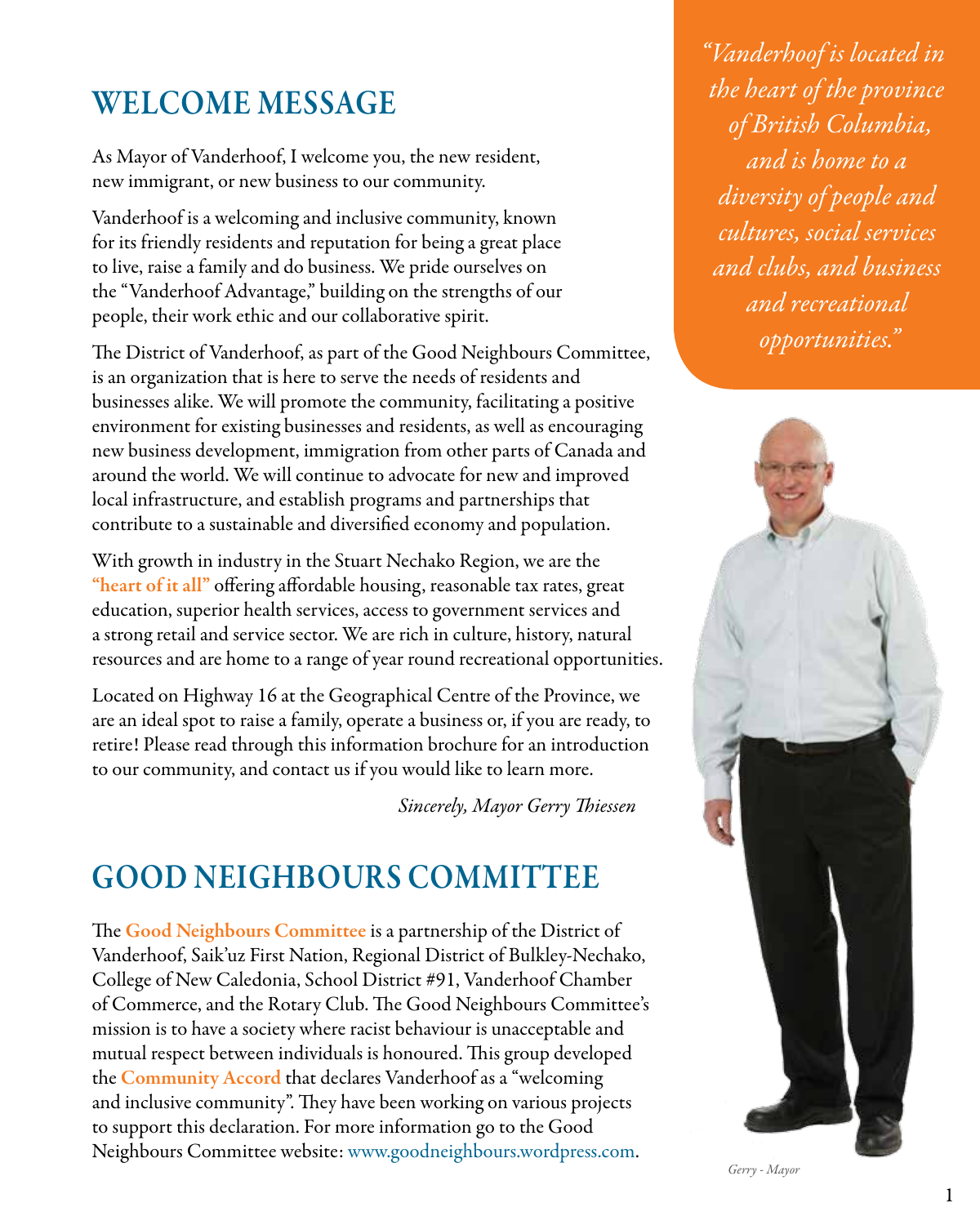# Location and Access

Vanderhoof, the geographical centre of the province of British Columbia, the western most province of Canada, is situated in the Stuart Nechako Region in traditional Saik'uz First Nation territorial lands. Saik'uz First Nation Reserve, or Stoney Creek, is 15km south of Vanderhoof. Vanderhoof is located between the communities of Fraser Lake and Fort St James, offering a variety of services and amenities to these communities and the surrounding area.

Being situated on Highway 16, approximately 100km west of Prince George and 620km east of Prince Rupert, we offer easy highway access to the CN Intermodal Port in Prince George, the Prince George International Airport, as well as the Port of Prince Rupert. CN and Via Rail travel through our community providing both passenger service and cargo shipping. Greyhound Bus has a depot in Vanderhoof that also provides regularly scheduled passenger and freight service north to Fort St James, and east and west along Highway 16.

Highway 16

Vanderhoof Airport boasts a new 1,524m asphalt runway, runway lighting, GPS, an automated weather station, and an aircraft tracking system. A local aviation business provides charter services, flight training, aircraft maintenance, aircraft structural repair, welding and fabricating services. We also have the benefit of a <mark>helicopter</mark> service and a float plane base offering easy access to remote areas for industry, business and tourists alike.

Prince Rupert CN Railway

Fort St. James

**ANDERHOOF** 

**VANDERHOOF** 

Fraser Lake PLAKE River

Village of

**Nation** 

Saik'uz First Prince George

2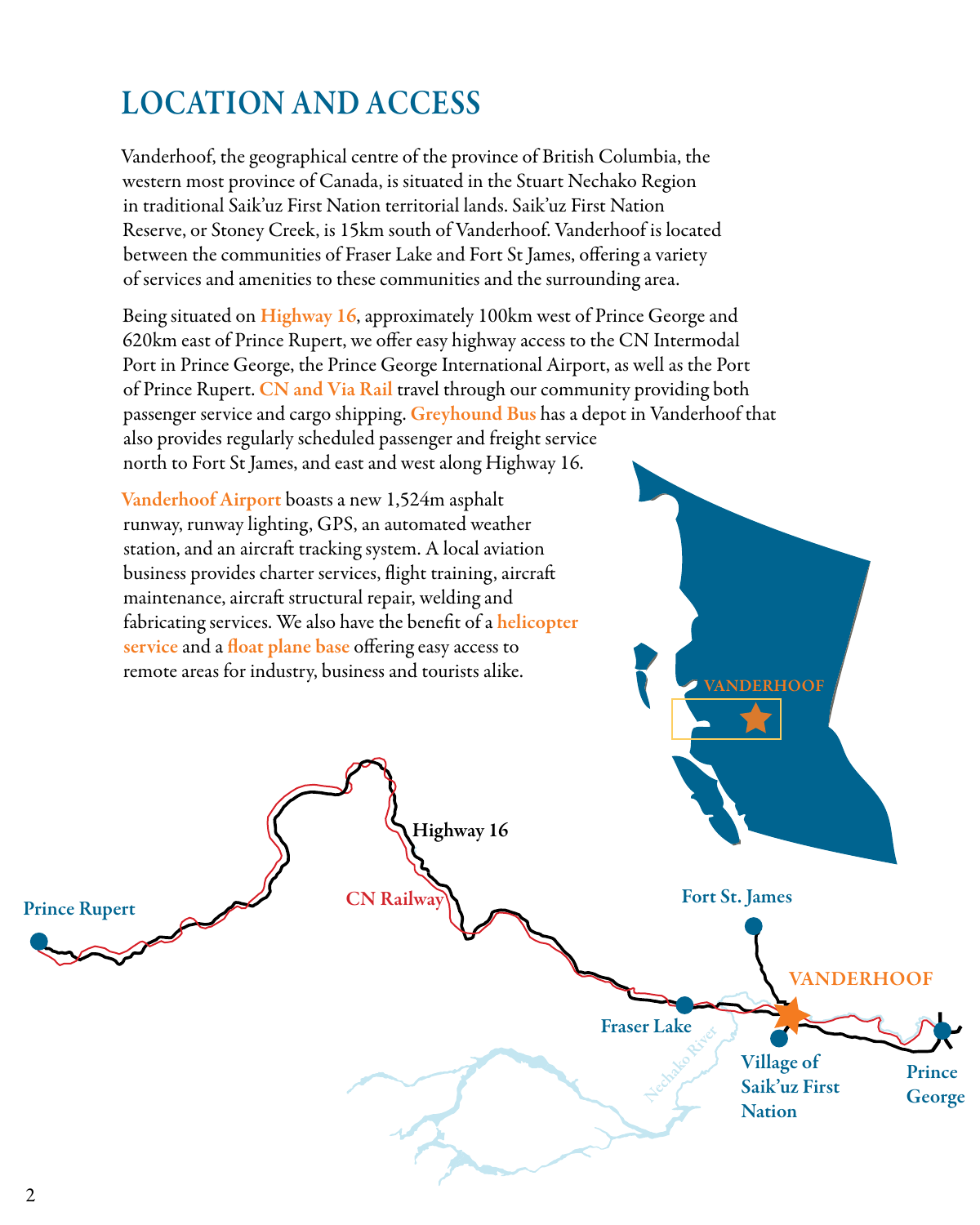## Government Services

Our local Municipal Office provides a range of services to our community including public works, recreation programs and economic development along with a local building inspection service and other easily accessible administrative services.

Vanderhoof is a part of Rural Area F of the Regional District of Bulkley-Nechako (RDBN). RDBN provides services to Vanderhoof residents including waste management and regional economic benefit initiatives as well as providing funds for equipment, renovations and new construction related to St. John Hospital through the Stuart-Nechako Regional Hospital District.

*"Vanderhoof is the centre of the province, and the hub for government services in the Stuart Nechako Region, providing support for industry, business and people."*

The Saik'uz First Nation Band Office provides government services to their community.



In addition to a local Royal Canadian Mounted Police (RCMP) detachment and Canada Post Office, the Federal Government provides a myriad of services from the Vanderhoof Service Canada Office including Employment Insurance, Canada Pension, Old Age Security, Social Insurance Numbers, Pleasure Craft Licences etc.

A number of Provincial Government Offices are located in Vanderhoof: Ministry of Forests, Lands and Natural Resource Operations; Ministry of Labour, Citizen's Services and Open Government; Ministry of Child and Family Development; Ministry of Social Development; Community Corrections; Court Services; Motor Vehicle Branch; Conservation Office; Ministry of Transportation and Infrastructure; and Weigh Scales.

Service BC has a location in Vanderhoof and is a source for frontline government services and information. It delivers hundreds of programs and services to residents, businesses and visitors in person, online or over the phone.

Our Member of the Legislation Assembly (MLA) maintains an office in Vanderhoof for local area constituents.

#### Relevant Government Related Websites

District of Vanderhoof: www.vanderhoof.ca Regional District of Bulkley-Nechako: www.rdbn.bc.ca Service BC: www.servicebc.gov.bc.ca/about\_servicebc/ Service Canada: www.servicecanada.gc.ca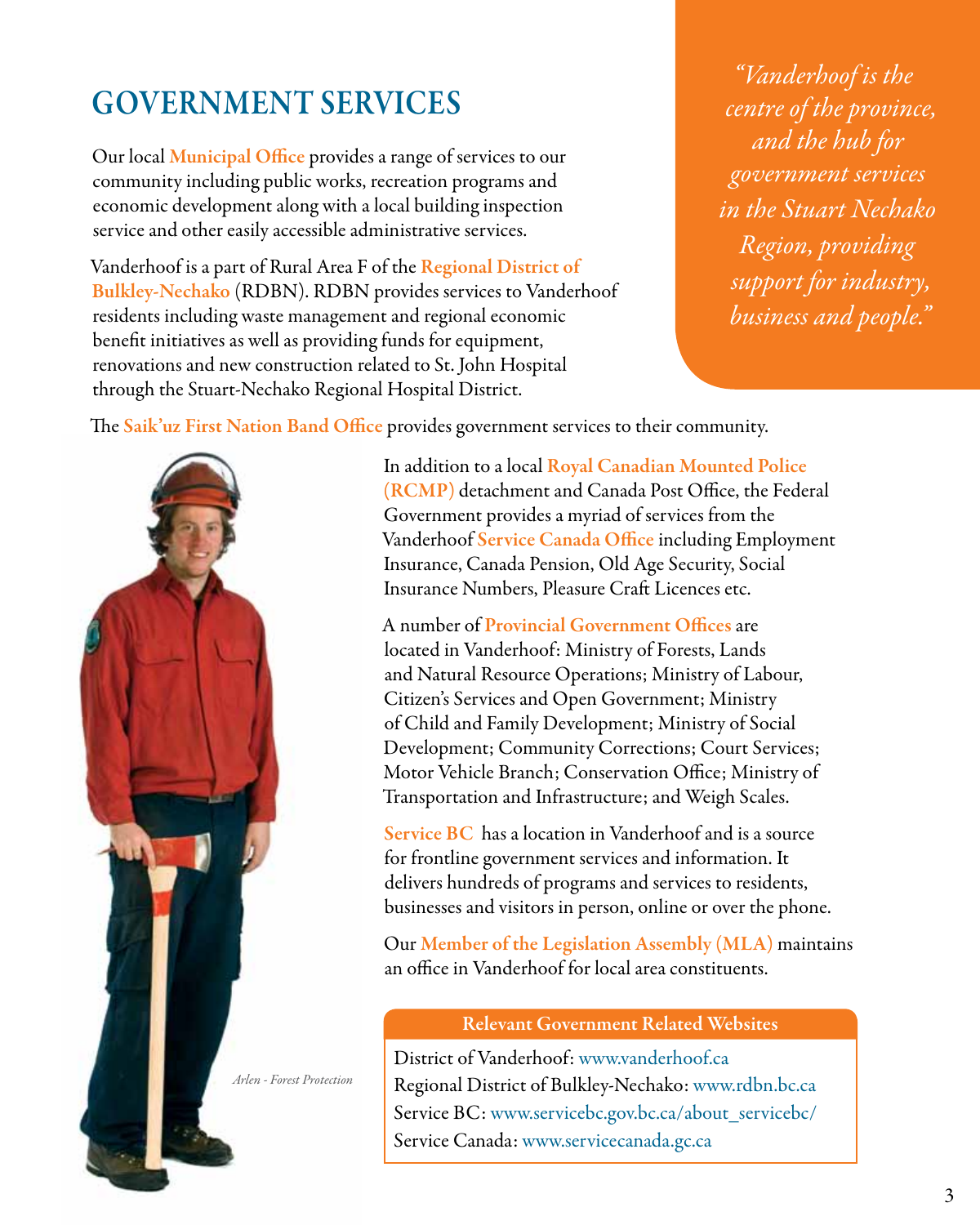*"The wide range of business and professional services available in Vanderhoof are key to our economic sustainability."* 



#### Services for Businesses

Vanderhoof 's local economy is driven by wood manufacturing, forestry, government services and agriculture. However, tourism and mining are expected to play a much larger role in the years to come. The **District of Vanderhoof** updated the Community Profile in 2010, which provides valuable information about our economy, demographics and local business structure that is useful to potential business investors. This report and other business related information (business licences, bylaws, utility services etc.) can be accessed on the Municipal website, or by contacting the Economic Development Officer at 250-567-4711.

The Vanderhoof Chamber of Commerce offers a myriad of programs and services to businesses in Vanderhoof, such as business related tips, workshops and seminars.

Community Futures Development Corporation of Stuart Nechako (Community Futures) has their main office in Vanderhoof. Staff provide business counseling and financial support to new and existing businesses.

Progressive Employment Services Ltd., and the Work Zone, with funding through the Province of British Columbia, provides financial support and advice to new entrepreneurs who are defined as unemployed. Their offices in Vanderhoof provide assistance with resume writing, skills enhancement, and self-employment.

*Kathie - Economic Development Officer*

#### Relevant Business Related Websites

District of Vanderhoof: www.vanderhoof.ca Chamber of Commerce: www.vanderhoofchamber.com Community Futures: www.cf-sn.ca Progressive Employment: www.pesl.ca/index/resources.html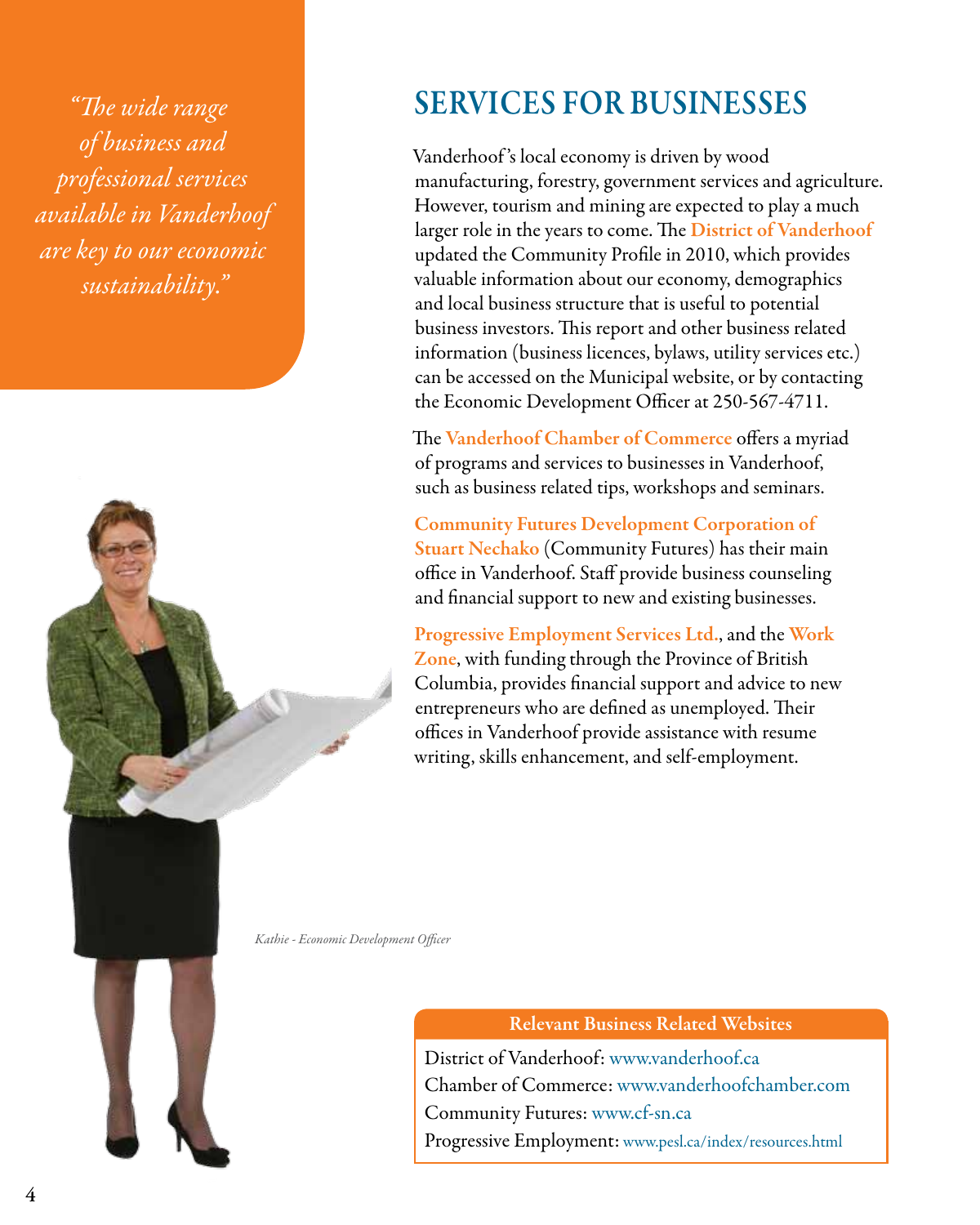#### Professional Services

The community of Vanderhoof offers a range of professional services. Environmental Services: Forestry consulting firms, archaeological consultants, veterinarians, biologists, surveyors and those specializing in environmental assessments. Financial and Legal: Property appraiser, bookkeeping and accounting firms, lawyers, notary public, financial advisors and lending institutions.

#### Retail and Hospitality

Our retail sector is diverse and thriving. We have a range of stores that sell supplies for work, home or industry, including work-wear and casual clothing, groceries, hardware and building supplies, furniture, paint and decorating supplies, and sporting goods. There are convenience stores, fueling stations and car washes, real estate agents and insurance brokers, an industrial expediting company, photography studios, media and design services, farm and industry suppliers and everything in between. There are several hotels and motels, restaurants, catering businesses, and meeting room facilities to service corporate conferences and gatherings.



*Frank - Archaeologist*



#### Trades and Manufacturing

Vanderhoof is home to several manufacturers and fabricators that supply goods around the globe. These include sawmills, planer mills and value added wood products plants such as wood pellets, post and poles, and finger-jointed lumber. In addition there are sheet metal fabricators,furniture and cabinet makers, and a log trailer and light equipment manufacturer.

Vanderhoof offers a full assortment of trade businesses that serve both home and industry. Everything from welding, machining, mechanical and heavy duty repair, plumbing, heating, electrical, carpentry, excavating, traffic control, road construction and excavating, bulk fuel, trucking, concrete finishing, aircraft maintenance and more.

*Luis - Welder*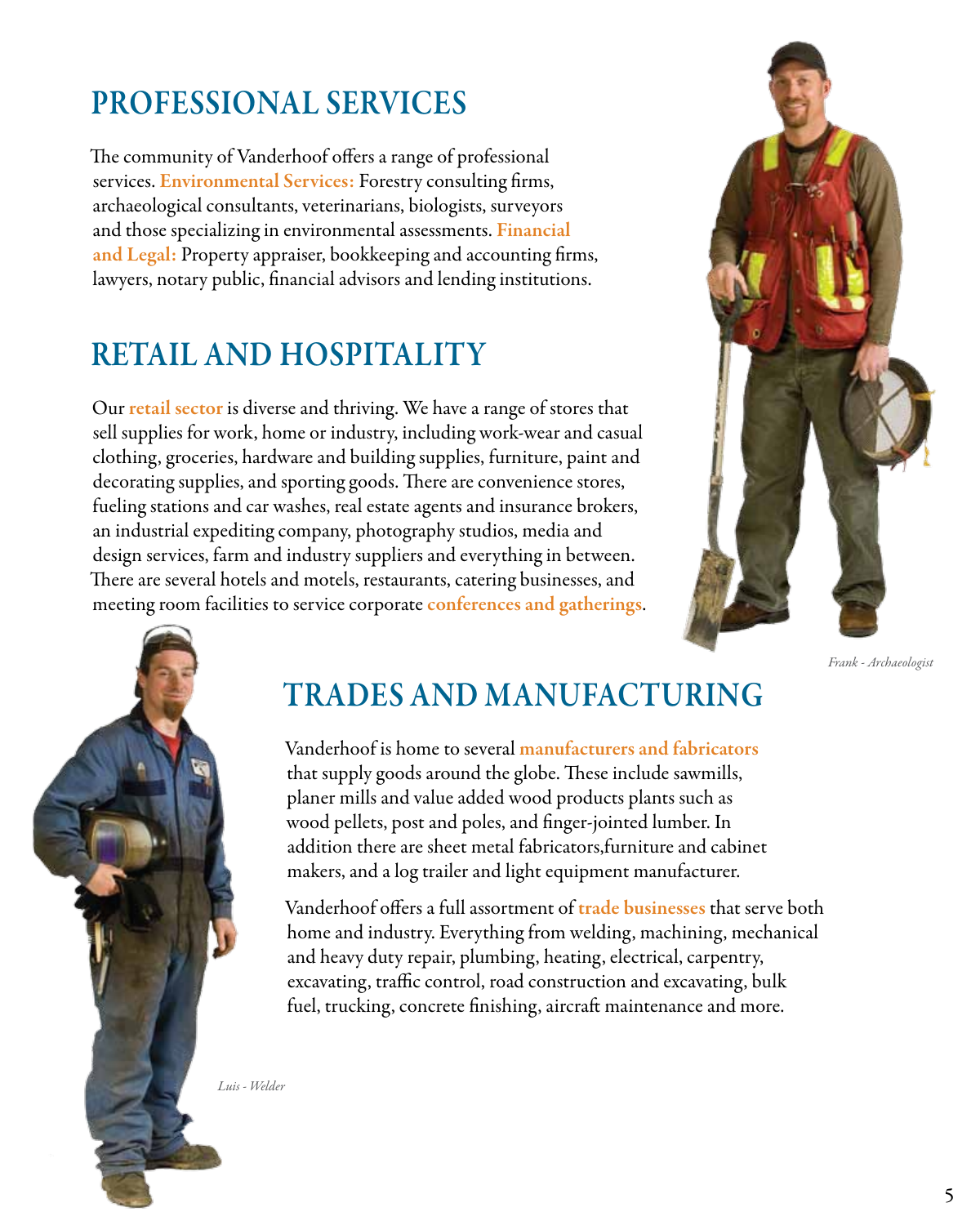## Education and Daycare

The School District #91 Board office is responsible for the administration of five elementary schools, and one high school in the Vanderhoof area. In addition there are continuing education and career preparation programs, French immersion, special education programming and the very popular **EBUS** program that provides electronic access to education for students from all parts of the globe. There are also several private schools in and around Vanderhoof.

The College of New Caledonia-Nechako Campus offers a variety of academic, general interest and trades training. A new offering in 2011 is the Aviation Business Diploma program that will attract those interested in combining a business administration degree with a commercial pilot's license. It is anticipated that not only will this program draw new students to our community but will also encourage aviation related businesses to consider locating here.

We have several private and government supported pre-schools and daycares, including StrongStart BC Outreach sites offering free, drop-in early learning programs for pre-schoolers accompanied by a parent or caregiver.

The Vanderhoof Public Library has books, DVDs and CDs for loan. The Mary John Collection consists of 800 books on First Nations related topics, and the Bill Silver Collection is a digitized archive of the local weekly newspapers from 1920 to 1983.



*"Living in Vanderhoof is a rich experience, with many opportunities to learn through direct education, community groups and clubs, or volunteering."*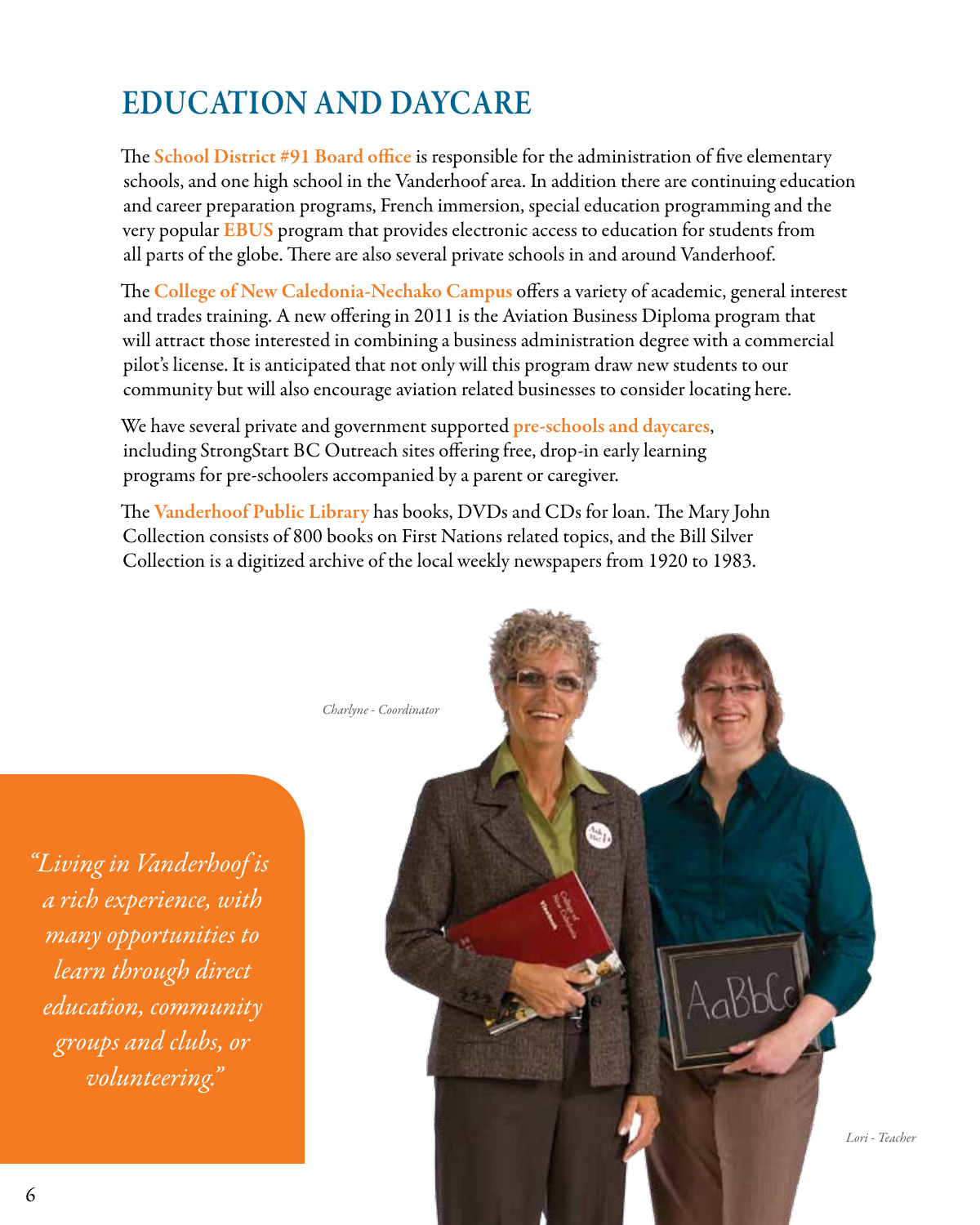# Housing and Properties

A 2011 residential assessment concluded that Vanderhoof is well positioned to meet the anticipated demand for residential housing in the next 5–10 years with an estimated 700 residential building lots available based on existing supply and subdivision plans that are in the works. The average selling price for a residence in 2010 was \$167,416, which is very affordable when compared to other communities in Northern BC and the Province as a whole.

This same study indicates that there is a 10% vacancy rate in rental accommodations (excluding hotels/ motels) as of 2011. The average gross monthly rental rate was \$603 according to the 2006 Census.

We are fortunate to be well served by real estate representatives in our community including the traditional firms that are affiliated with the Multiple Listing Service across Canada and the United States, as well as services that help you sell your own property.



#### Community Services and Clubs *Kiff - Carpenter*

Vanderhoof has some very energetic and enthusiastic volunteers and volunteer service groups. The Elks Club, Kinsmen and Kinettes hold fund raising events each year to raise money for those in need, as well as community projects, scholarships etc. Other service groups and organizations include the Knights of Columbus, Masons, Order of the Eastern Star, Women's Institute, Vanderhoof Community for Kids, various churches and church youth groups, Royal Canadian Air Cadets, Scouts, Girl Guides, and 4-H.

Vanderhoof is home to a range of clubs and societies that cover all aspects of community life. They include sporting and recreation, games, arts, crafts and theatre, culture and history, book clubs, women's groups, and groups dedicated to local sustainability, nature and the environment.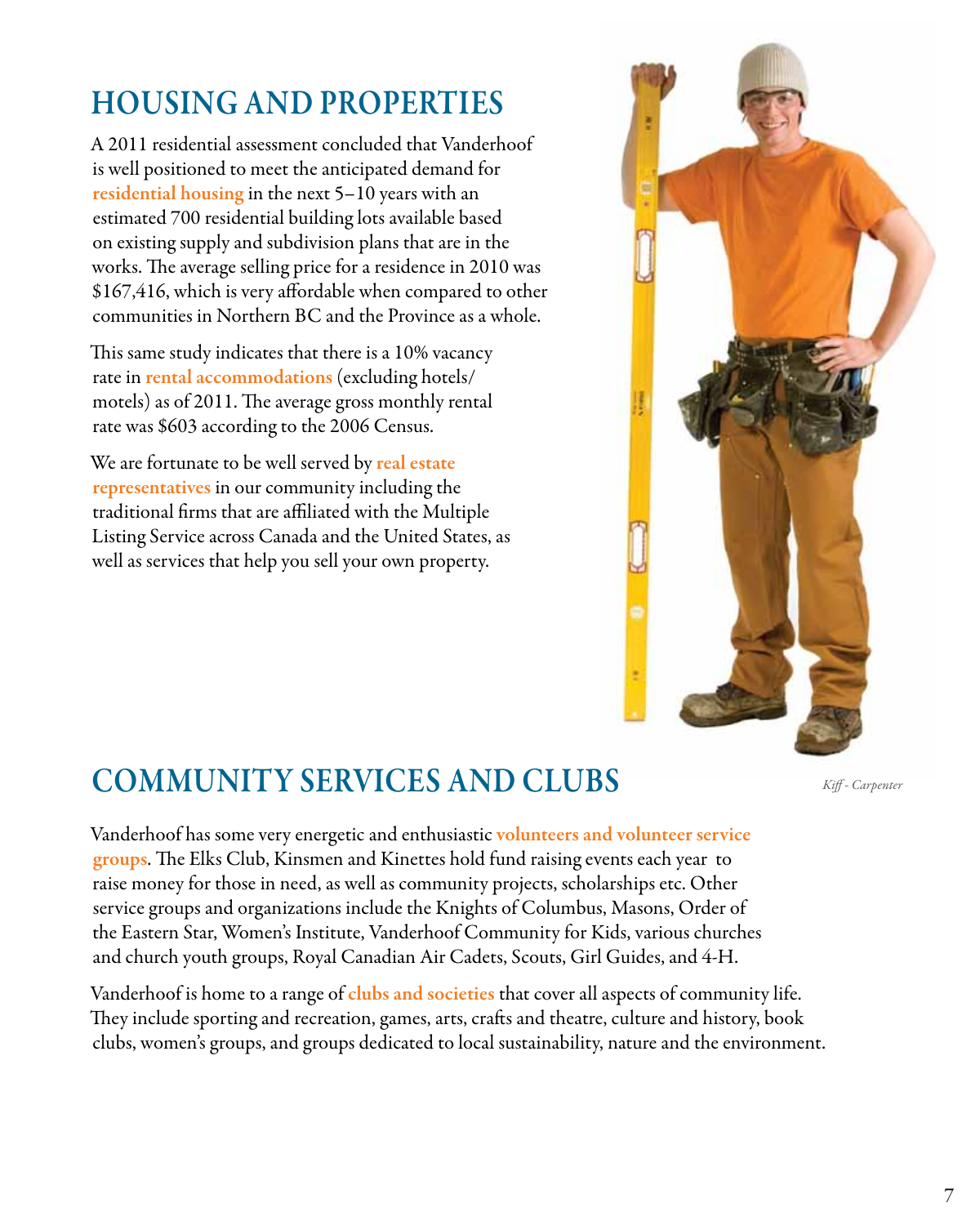*"Vanderhoof offers a wide range of health care services, as well as access to an array of social services and supportive and assisted living facilities."*



#### Health Care Services

We are very proud of the extensive health care services available in our community. St. John Hospital has 24 acute care beds. Services include a 24-hour emergency room, anesthetics and obstetrics with C-section capability as well as extensive surgical services including minor orthopedic, plastic, urological, ear, nose and throat, and general surgeries. Other specialty services include x-ray, laboratory, in-patient recreation, physiotherapy, occupational therapy and oncology. In addition, 24-hour ambulance services are provided by BC Ambulance.

The **Omineca Medical Clinic** offers a full range of medical care and specialty services. The clinic has a Group Appointment room, unique to the area, that provides patients the opportunity to meet with a doctor for a prolonged session to ask questions in a safe and friendly group environment.

The Northern Health Authority Health Unit provides public health services including drug and alcohol counceling services, mental health counseling for adults, prenatal and parenting classes, home visits for newborns, immunizations, health education, vision screening in schools, hearing testing for newborns, heart health and diabetes education, speech and physical therapy for children.

There are a number of private practitioners such as dentists, chiropractors, massage therapists, physiotherapists, and pharmacists, as well as health food and holistic health service providers in our community.

Carrier Sekani Family Services, with the guidance of First Nations Elders, is committed to the healing and empowerment of Aboriginal families by taking direct responsibilities for: health, social and legal services for First Nations people residing in Carrier and Sekani territory.

*Davy - Anesthesiology and Family Practice*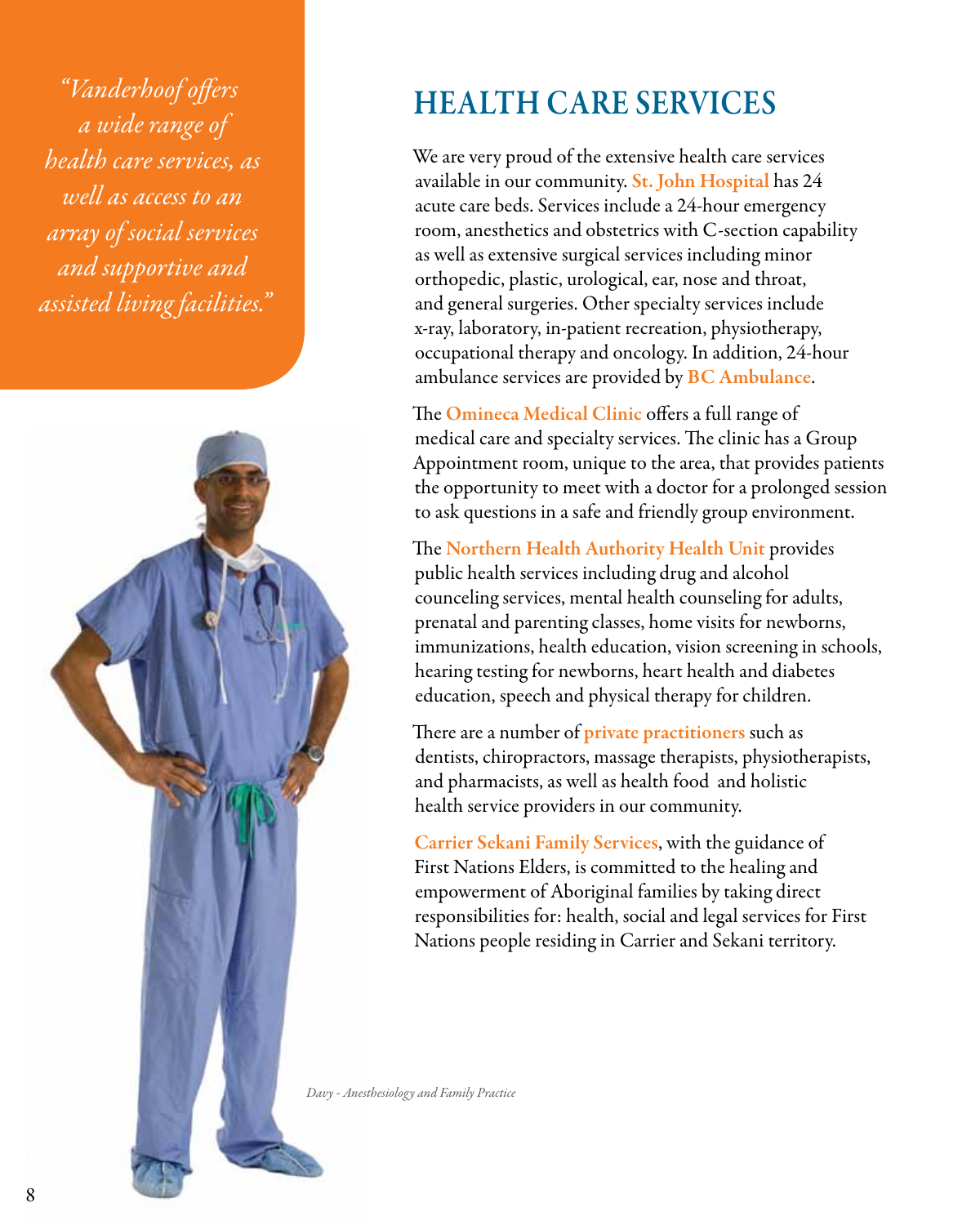## Supportive and Assisted Housing

The **Stuart Nechako Manor** is a care facility attached to St John Hospital providing full-time resident care, therapeutic and medical services, a Snoeszelin room, respite services and a hospice suite.

Riverside Place provides modified rental apartments to seniors and/or people with disabilities who need some assistance to live independently. There are both assisted living and supportive housing units.

The Nechako View Senior Citizen's Home Society offers affordable self-care living units for senior citizens in Vanderhoof.

The **Omineca Safe Home Society** provides accommodation in supportive housing complexes to women and children fleeing abusive situations. In addition they offer crisis counseling and education.

BC Housing manages an apartment complex and other residences for low income families.

#### Social Services

Vanderhoof provides a range of services related to the social needs of the community, including:

- The Nechako Valley Community Services Society provides a variety of programs including: life trauma counseling; care workers for children at risk; mental health services for victims of sexual abuse; fetal alcohol outreach; youth justice; victim's assistance workers; home support workers.
- The Omineca Lakes Mental Health and Addictions Services offers support for individuals and families affected by mental health and addiction issues, and provides outreach to schools and other groups.
- Other social support groups include Alcoholics Anonymous, NeighbourLink (food bank, thrift shop and community lunch), Hospice Society, Vanderhoof Stroke Recovery Club, Special Needs Parent's Support Group, and Success by Six.

*Valerie - Occupational Therapist*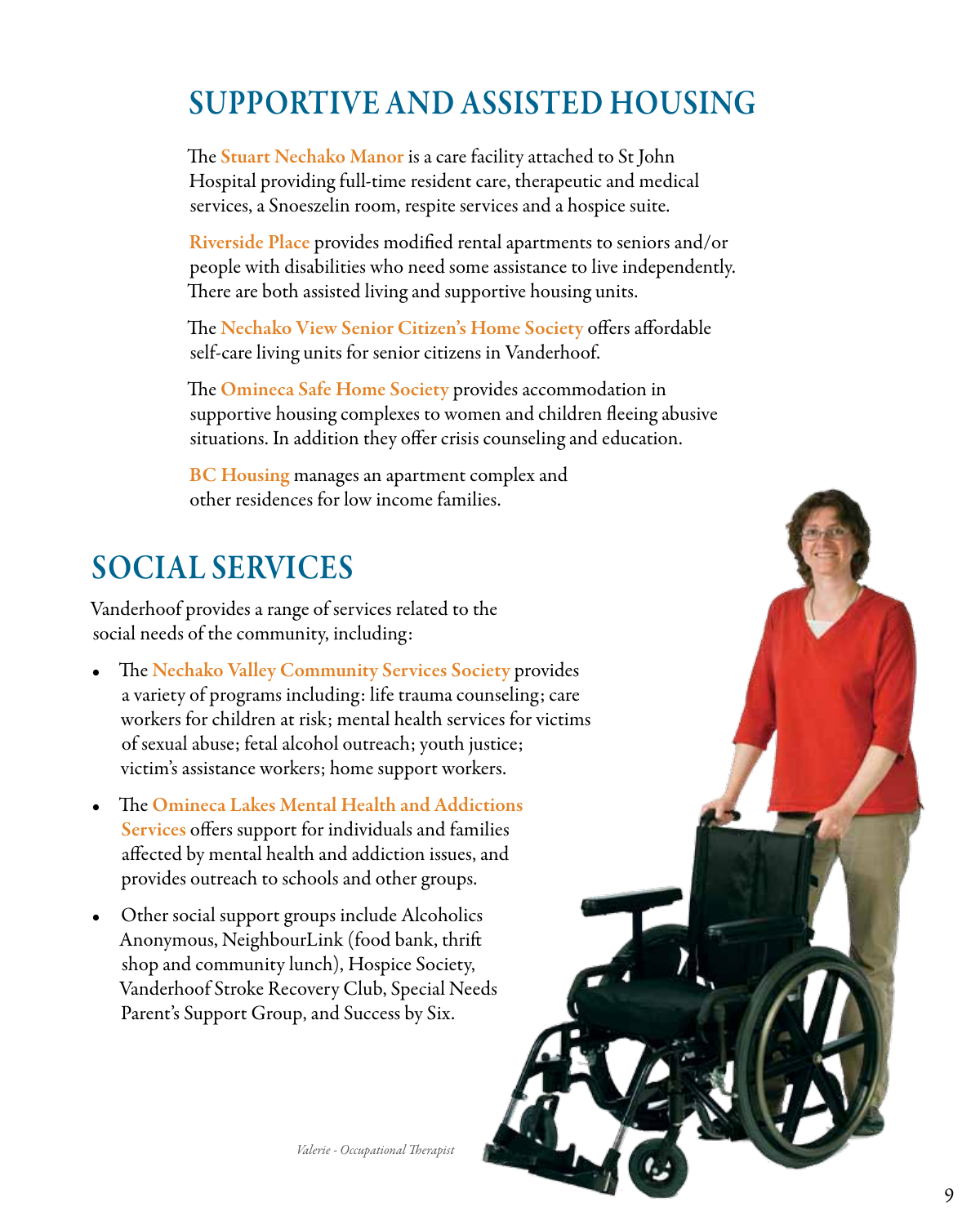

*Nicole - Equestrian*

*"Art, culture, physical talent and sport abound in Vanderhoof through our performing and visual arts, music, crafts and recreational opportunities."* 

## Sports and Recreation

Our community's recreational facilities are diverse and include:

- The Vanderhoof Arena that is home to numerous hockey leagues, figure skating and speed skating through the winter months.
- The Nechako Valley Exhibition Grounds and riding arena offers access to equestrian and agricultural recreational opportunities. In addition, the Exhibition Society hosts the annual Nechako Valley Exhibition.
- The Nechako Valley Sporting Association has clubs in cross country skiing, biathlon, hand-gun sports, archery, and trapshooting.
- A sports field and track capable of hosting provincial level competitions in soccer, rugby, football and track and field.
- Bike Park that provides challenging courses for bikers of all ages.
- Other venues include an 18 hole golf course, spray park, bowling alley, curling club, tennis courts, ball diamonds, fitness clubs, squash and racquetball courts.
- Murray Ridge in Fort St. James is a short drive from Vanderhoof and offers excellent downhill skiing.
- A committee is exploring the feasibility of an aquatic centre for Vanderhoof.

Outdoor enthusiasts will enjoy hunting, fishing, hiking, camping, canoeing, swimming, tubing along the beautiful Nechako River that runs through Vanderhoof, and on the many lakes, rivers and Provincial Parks close by. Riverside Park and Migratory Bird Sanctuary offer exceptional bird watching opportunities in the spring and fall.

The Vanderhoof Community Trails is a network of walking trails through the community. A local Nature Guide and self-guided Tour Cards in a range of topics are available at the Vanderhoof Chamber of Commerce and Visitor Centre.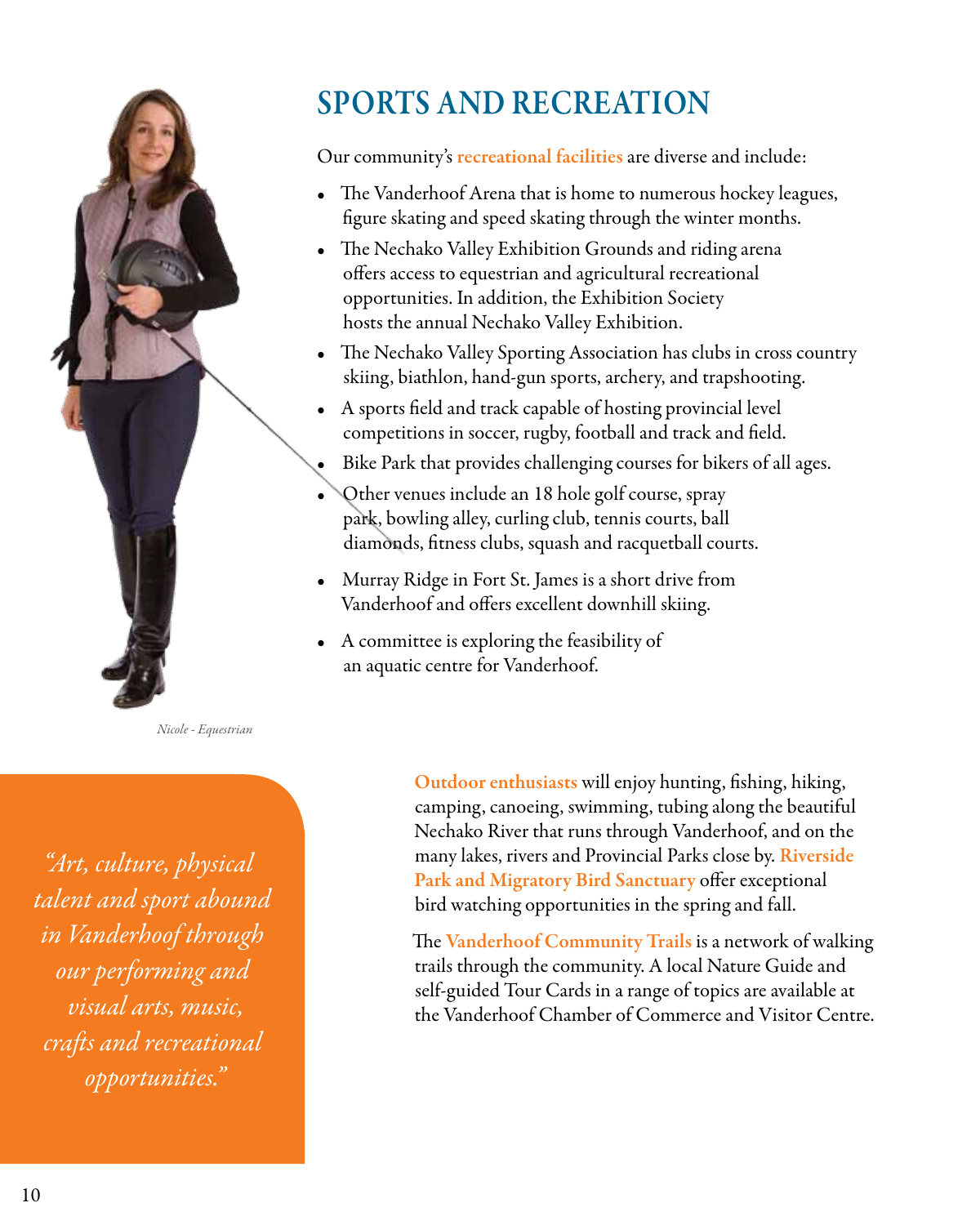

*Florence - Saik'uz Elder and craftsperson*

### Arts, History and Culture

Arts Unlimited offers the opportunity to learn, create and showcase visual art from pottery and sculpture to canvas paintings and photography.

Our community is rich with a talented array of **music** groups from country and blue grass to gospel, rock and folk, as well as award winning choirs and the Northern Orchestra. In addition, the Nechako Valley Concert Committee arranges for a variety of musical performers to come to our community each year.

The performing arts are big in Vanderhoof. Dance classes include ballet, ballroom, belly dancing, tap, square dancing and more. Sell-out crowds are drawn to theatre in our community with a very active children's theatre group, a community theatre group and many school productions.

Arts and crafts including quilting, scrapbooking and more are available at various venues in the community.

In the centre of Vanderhoof is the movie theatre that offers regular showings of recently released films. In addition, Reel Alternatives shows a variety of non-mainstream films throughout the year.

The Vanderhoof Community Museum showcases, restores, and maintains a typical 1920's village and offers seasonal restaurant service that bakes some of the world's best homemade pies. The museum also has an extensive collection of artifacts. The Hobson History Museum will open in 2011, and will offer an extensive look into the lives of US Rear Admiral Richmond Hobson and his son and local legend Rich Hobson.

The Saik'uz First Nation provides opportunities to increase the awareness and understanding of their Dakelh (Carrier) traditions through events hosted at their Potlatch House, and performances by the Stoney Creek Dancers.

Vanderhoof is home to a number of faith communities that practice in 20 churches in and around Vanderhoof.

Culture, dance and art are highlighted during the Canada Day celebrations held at the Vanderhoof Community Museum each year.



*Asha - Dancer*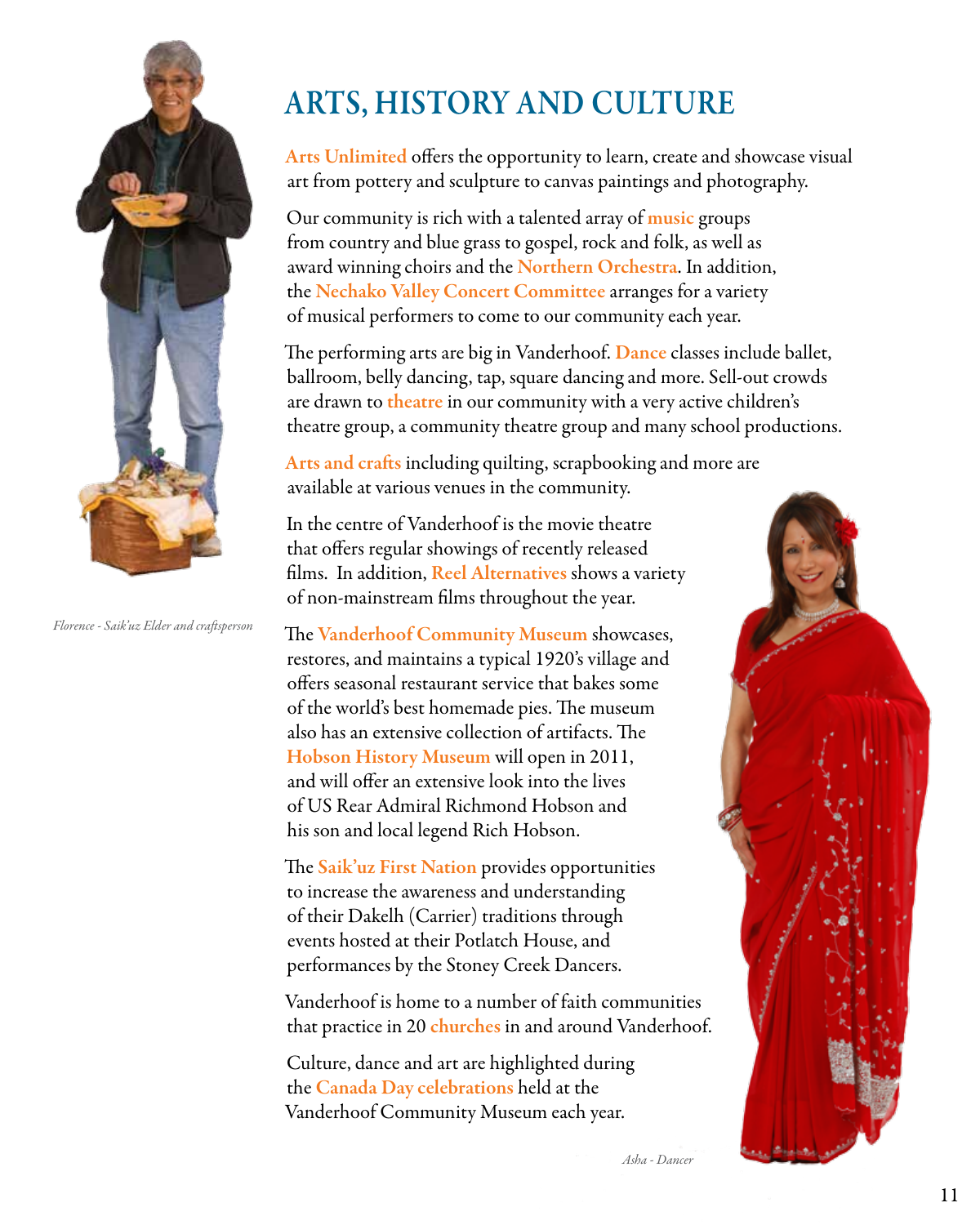*"Vanderhoof may be a small town, but here you will find current technology, media and communications, and forward thinkers dedicated to sustainable living for our community."* 



#### Media and Internet **SERVICES**

Businesses have several avenues for advertising in Vanderhoof: on the radio with The Valley Wolf; or in print publications including the Omineca Express newspaper, the Gander, and Northern Light publications. Graphic design, web development and sign printing services are also available here. Vanderhoof is home to internet, cable and satellite businesses, as well as computer technical support and home and business networking services.

Free internet access is availability at various locations in Vanderhoof.

#### Environment

The Nechako Healthy Community Alliance is one of many groups in Vanderhoof that support initiatives aimed at healthy living including waste reduction, local food networks, community gardens. Through the Nechako Waste Reduction Initiative, there are recycling facilities for paper products, bottles and milk jugs, tin cans, and batteries directly in town, as well as opportunities to recycle other materials.

Groups leading the way for a more sustainable community and ecosystem include the Farmers' Market, the Nechako Valley Land and Water Stewardship Society, Nechako Valley Food Network, and the Nechako White Sturgeon Recovery Initiative.

*Trinda - Nechako Waste Reduction Initiative*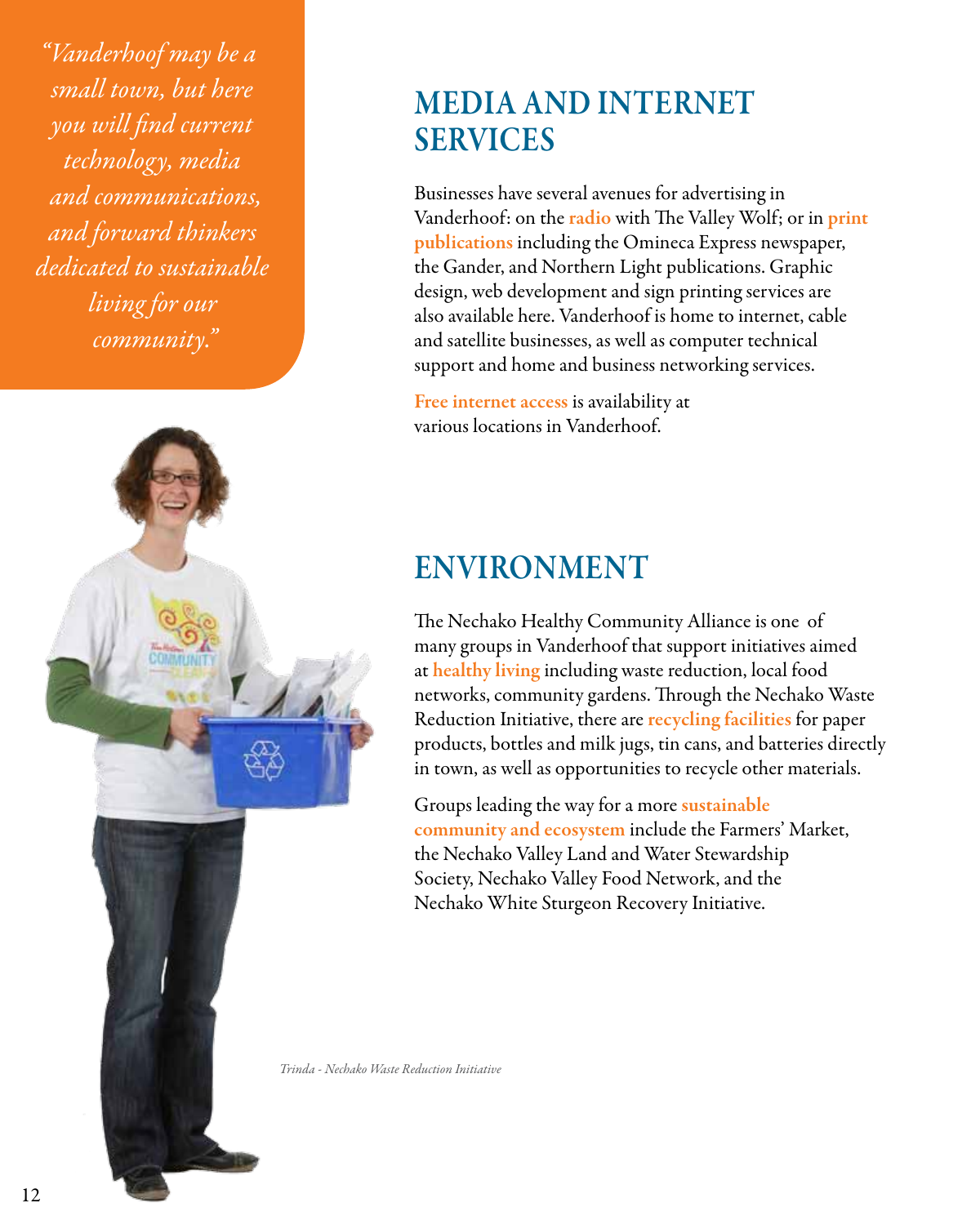#### Newcomers' Check List

- ❑ Apply for a Social Insurance Number (SIN). Go to Service Canada at 189 Stewart Street East.
- $\Box$  Register for the Medical Services Plan (MSP). Go to Service BC at 189 Stewart Street East. They have application forms and will help you to submit appropriate paperwork. NOTE: You will not have MSP for at least 3 months. Be sure to buy private medical insurance for that time.
- ❑ Open a bank account. Vanderhoof has 2 banks and 1 Credit Union to serve you.
- ❑ Buy insurance for your home and belongings. There are two insurance brokers in Vanderhoof.
- $\Box$  Apply for the Canada Child Tax Benefit for children under 18 years old. To apply call 1-800-387-1193, go to the Service Canada Office, or go to the website: www.cra.gc.ca.
- ❑ Register your children in school. The School District #91 office is located at 153 Connaught Street. They will assist you in registering your children at a school in your area.
- ❑ Get a BC Drivers License. You must apply for a BC Drivers License within 90 days of arriving in BC. Contact Hub International Barton Insurance in the Co-op Mall (188 Stewart Street East) for more information.
- ❑ Arrange for a Post Office Box or Rural Route Delivery. The Canada Post Office is located at 192 Stewart Street West.
- ❑ British Columbia Newcomers' Guide. The provincial Newcomers' Guide is available at this website: http://www.welcomebc.ca/wbc/immigration/diversity/newcomers/index.page.

| Police250-567-2222                 |  |
|------------------------------------|--|
| Ambulance 1-800-461-9911           |  |
| Fire250-567-2345                   |  |
| Omineca Medical Clinic250-567-2201 |  |
| St. John Hospital250-567-2211      |  |
| Public Health Unit250-567-6900     |  |
| District of Vanderhoof250-567-4711 |  |
| Saik'uz First Nation 250-567-9293  |  |
|                                    |  |

| Chamber of Commerce<br>& Visitor Centre250-567-2124           |
|---------------------------------------------------------------|
| School District #91 250-567-2284                              |
| College of New Caledonia 250-567-3200                         |
| Adult Learning Centre 250-567-4744                            |
| Vanderhoof Public Library250-567-4060                         |
| Ministry of Employment<br>& Income Assistance  1-866-866-0800 |
| O Canada 1-800-622-6232                                       |

# Contact Numbers